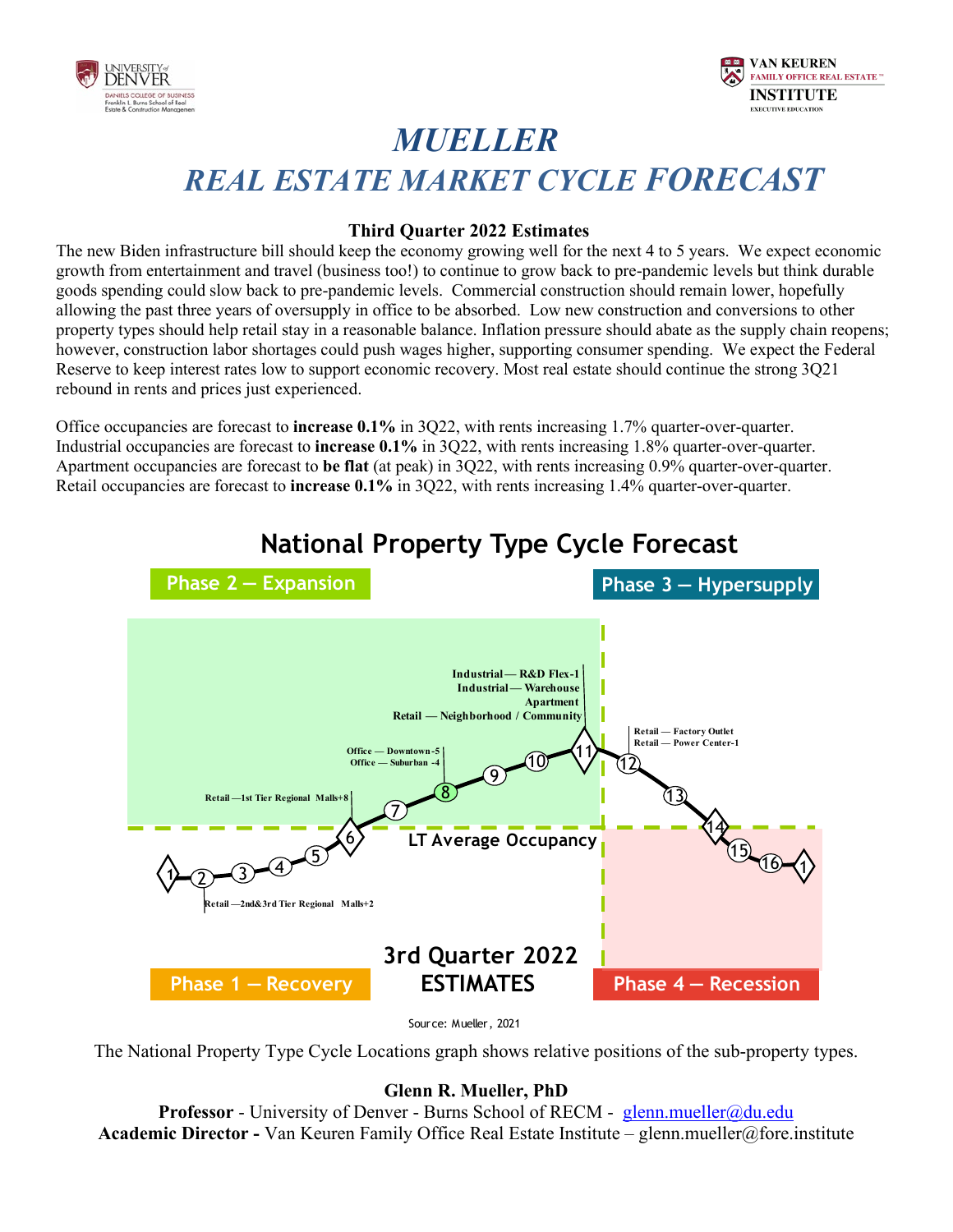



The **Cycle Forecast** analyzes occupancy movements in four property types in more than 50 Metropolitan Statistical Areas (MSAs). The market cycle analysis should enhance investment-decision capabilities for investors and operators. The four property type cycle charts summarize almost 300 individual models that analyze occupancy levels and rental growth rates to provide the foundation for long-term investment success. Commercial real estate markets are cyclical due to the lagged relationship between demand and supply for physical space. Long-term occupancy average is different for each market & each property type. *Long-term occupancy averages* (points  $#6 \& #14$ ) are a key factor determining rental growth rates that drive income affecting commercial real estate returns.



Rental growth rates can be characterized in different parts of the market cycle, as shown below.

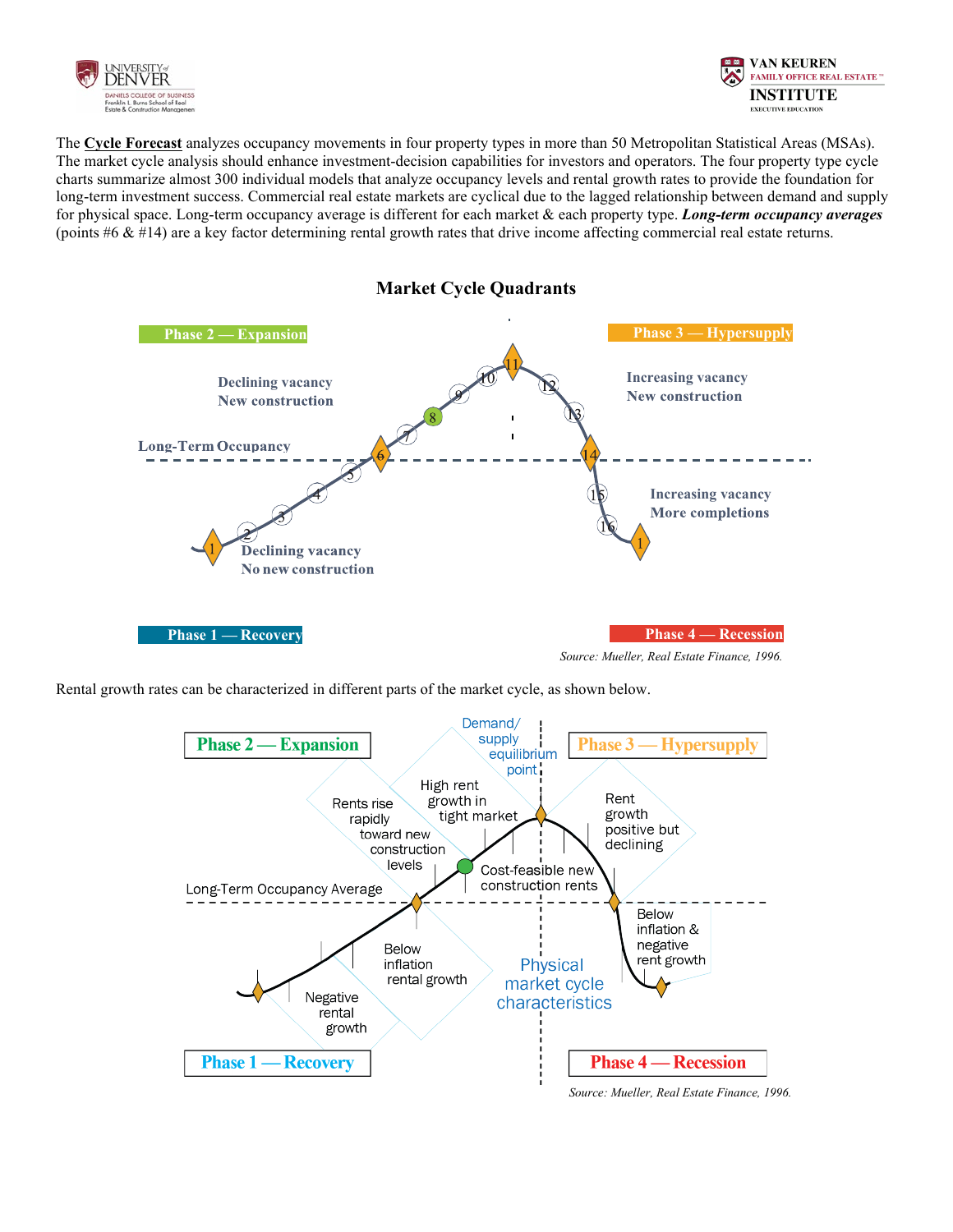



### **OFFICE FORECAST**

Office occupancies are forecast to decline 0.1% in 3Q22 and increase only 0.1% year-over-year. We believe many markets turned the corner in 3Q21 and should be back on their way to increasing occupancies, as employment growth returns. Many of these markets are driven by high tech or tech related companies. Most of the markets are second tier markets that employees prefer to live in, where housing costs are less than the top tier gateway markets. Most to the office markets in the expansion phase of the cycle did not experience the high office construction that created oversupply during the last few years. High amenity class A office is expected to lease quickly, as companies want to make coming back to the office as attractive as possible. National average office asking rents are expected to increase 1.3% in 3Q22 and be up 2.2% year-over-year, not keeping pace with inflation.



Source: Mueller, 2021

Note: The **11-largest office markets make up 50%** of the total square footage of office space that we monitor. Thus, the 11-largest office markets are in *bold italics* to help distinguish how the weighted national average is affected.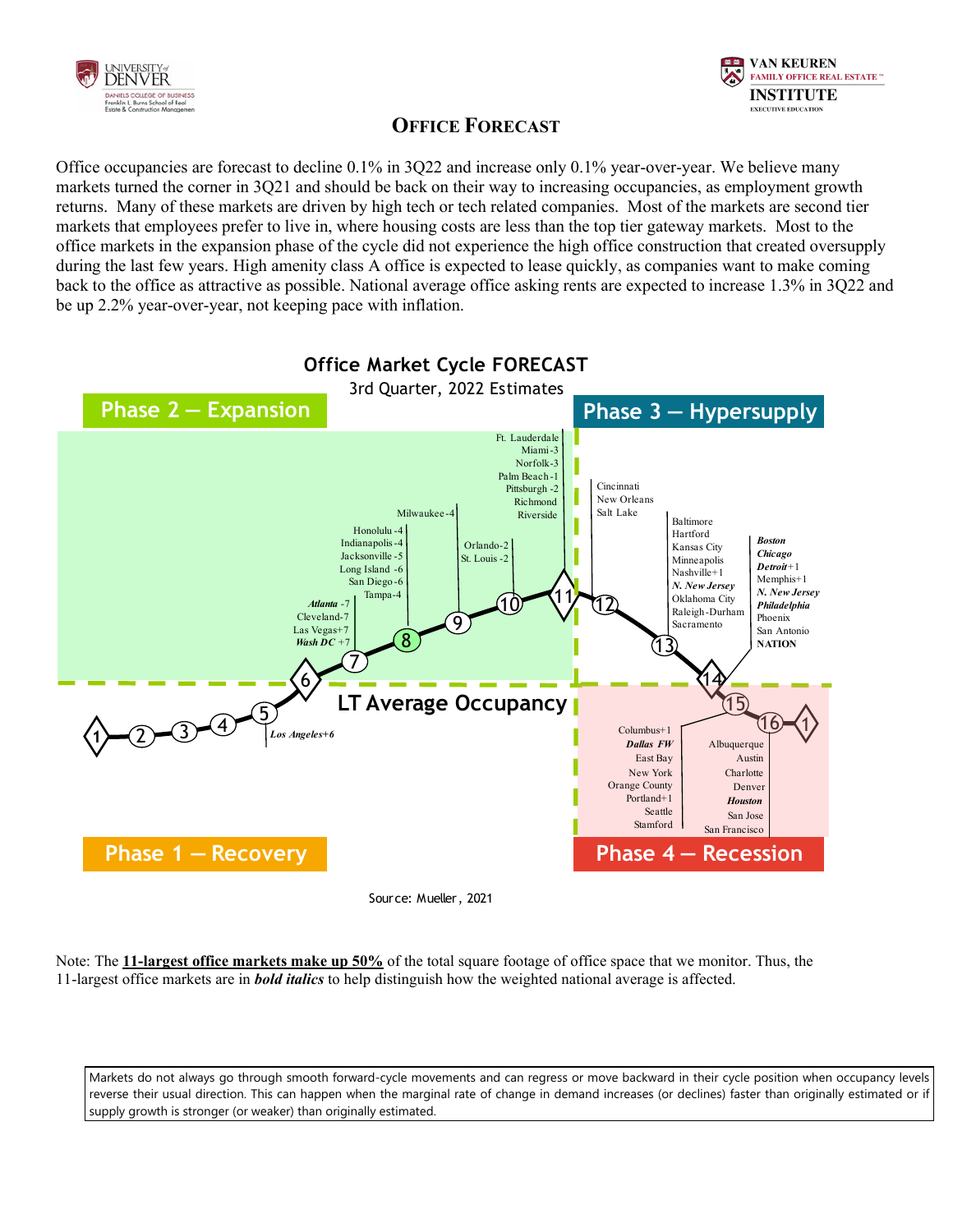



#### **INDUSTRIAL FORECAST**

Industrial occupancies are forecast to increase 0.1% in 3Q22 and be up 0.4% year-over-year, creating another new all-time peak occupancy level. Bulk distribution and close-in "last mile" warehouse are expected to be in strong demand for the next three to five years, as both manufacturers and retailers move to improve and safeguard their supply chain systems. As office construction slows, construction resources can be focused on trying to keep up with strong industrial and apartment demand, but this may not happen for a year or two. Only four market remain in the Hypersupply phase, due to some oversupply that is coming online during this next year. We expect national average asking rents to increase 1.8% in 3Q22 and be up 7.6% year-over-year, more than twice the rate of inflation.



Source: Mueller, 2021

Note: The **12-largest industrial markets make up 50%** of the total square footage of industrial space that we monitor. Thus, the 12 largest industrial markets are in *bold italics* to help distinguish how the weighted national average is affected.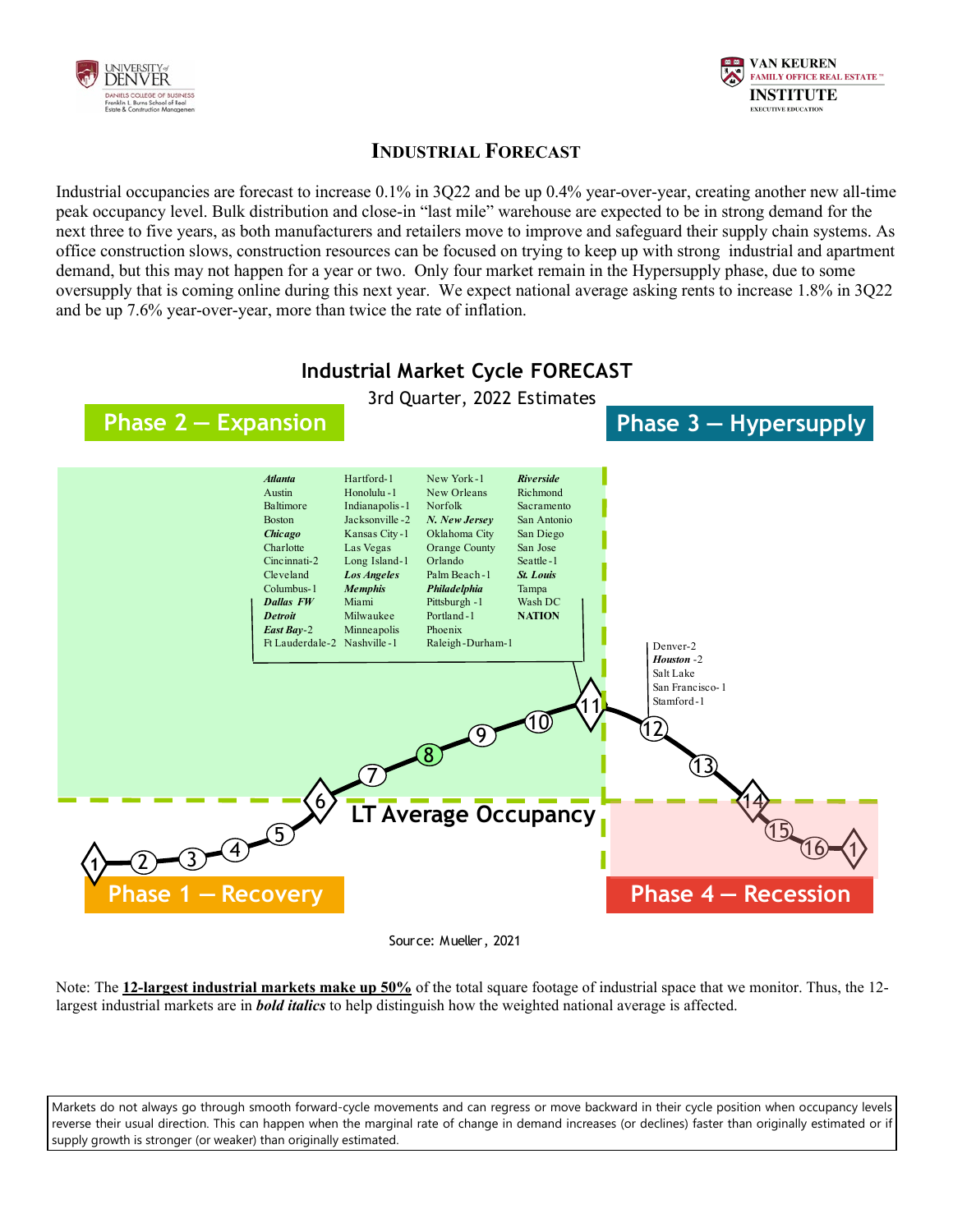



### **APARTMENT FORECAST**

Apartment occupancies are forecast to be flat in 3Q22 and be up 0.1% year-over-year, as new peak occupancy levels continue in most markets. Employment growth should continue to drive apartment demand, a simple demographic fact as people graduate from school. Add high housing prices in almost every metro area that have priced many renters out of the home buying market to get a very positive forecast. COVID did slow new construction and now supply is no longer keeping up with the new apartment demand for the next few years. Peak occupancy levels should continue in all but three of the most expensive housing markets in the US (all in northern California). The trend back to urban submarkets has started and we expect urban occupancies and rents to outpace suburban submarkets. The national apartment asking rental rate may increase by 0.9% in 3Q22 and be up 7.7% year-over-year.



### **Apartment Market Cycle FORECAST**

Source: Mueller, 2021

Note: **The 10-largest apartment markets make up 50%** of the total square footage of apartment space that we monitor. Thus, the 10-largest apartment markets are in *bold italics* to help distinguish how the weighted national average is affected.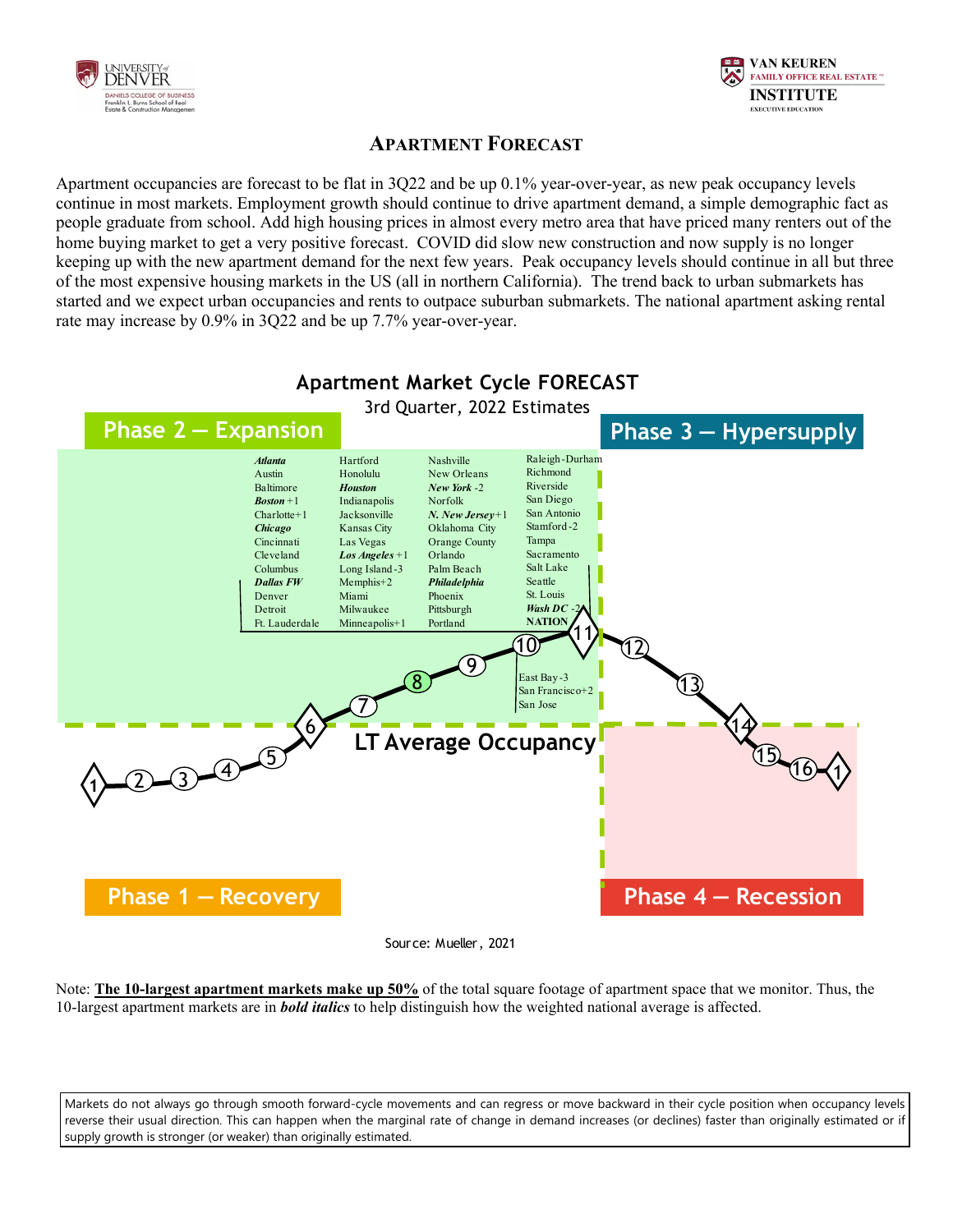



### **RETAIL FORECAST**

Retail occupancy is forecast to increase 0.1% in 3Q22 and increase 0.4% year-over-year. Internet sales made up 11% of all retail sales pre-pandemic and jumped to 16% during the pandemic. But, post-pandemic internet sales dropped back to 13% in 3Q21 as stores reopened and people went back their old ways. Thus, it is probably 5 or more years before internet sales make up 20% of all retail sales. The expanding economy is expected to produce future retail demand growth and supply growth dropped to 1/3 of its former levels in the last year. This low rate of supply growth is expected to continue for the next year or two until retailers figure out the new normal. We expect "COVID *HAVE"* retailers (essential goods like grocery, building materials, medical) to continue their expansions, and internet retailers like Amazon to expand their brick & mortar footprints. Experience retailing is also expected to continue its strong comeback. Retail asking rental rates are expected to increase 1.4% in 3Q22 and be up 4.9% year-over-year after previous COVID induced declines.



Note: The **15-largest retail markets make up 50%** of the total square footage of retail space that we monitor. Thus, the 15-largest retail markets are in *bold italics* to help distinguish how the weighted national average is affected.